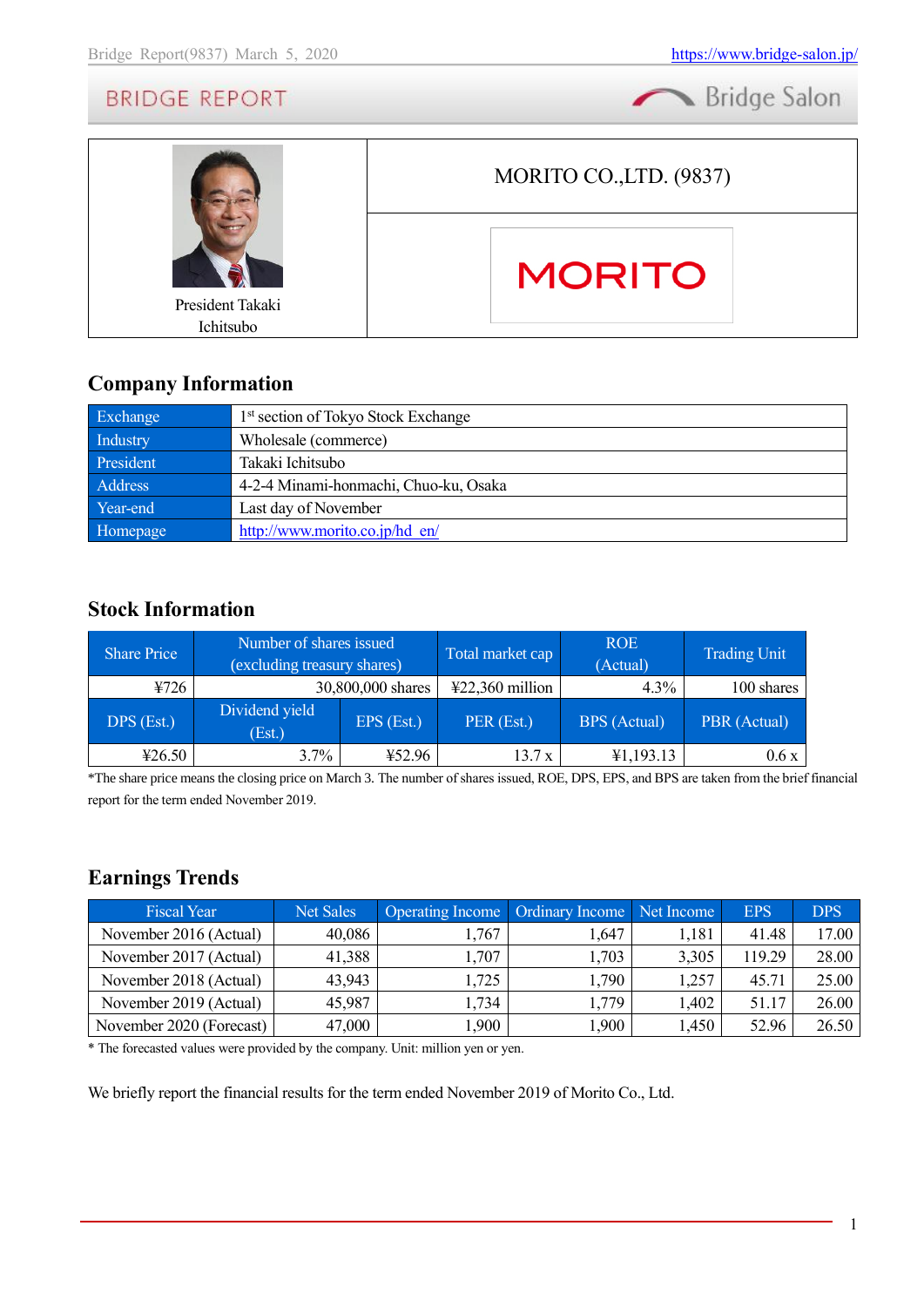



### **Table of Contents**

[Key Points](#page-1-0) [1.Company Overview](#page-1-1) 2. Fiscal Year [ended November 2019 Earnings Results](#page-7-0) [3. Fiscal Year ending November 2020](#page-11-0) Earnings Forecast [4. The 8th Mid-Term Management Plan](#page-11-1) [5. Conclusions](#page-15-0) [<Reference: Regarding Corporate Governance>](#page-15-1)

### <span id="page-1-0"></span>**Key Points**

- Sales were 45,987 million yen, up 4.7% year on year. It increased in Japan and Asia while it decreased in the **U.S. and Europe. The new consolidated subsidiaries contributed to the increase in sales. The sales of protectingagainst-cold products for retailers didn't grow in the 4th quarter (September to November) due to the effect of unseasonable weather such as a warm winter. Products for the automotive industry have performed well in all regions. Operating income was 1,734 million yen, up 0.5% year on year. Gross profit rate was 27.3%, up 0.4 points from the end of the previous term. However, selling, general and administrative (SG&A) expenses have increased due to the increase in transportation expenses, the transient expenses surge associated with operating new distribution bases, and the new subsidiaries of MANEUVERLINE CO., LTD. Further, ordinary income was 1,779 million yen, down 0.6% year on year. While foreign exchange losses increased for non-operating income/loss. Net income was 1,402 million yen, up 11.6% year on year. The posted extraordinary income included 325 million yen as gain on sales of fixed assets.**
- ⚫ **For the term ending November 2020, it is estimated that sales will grow 2.2% year on year to 47 billion yen and operating income will rise 9.6% year on year to 1.9 billion yen. The company promotes the management vision of its "8th mid-term management plan (from FY 11/2020 to FY 11/2024), "Create Morito's existence value, and realize 'New Morito Group'" and proactively works to expand the business. The total annual dividend is projected to be 26.50 yen per share; the estimated payout ratio is 50.0%. Moreover, the 8th Mid-Term Management Plan aims to achieve 50 billion yen in sales, 2.5 billion yen in operating income (5% in operating profit rate), by the term ending November 2024.**
- ⚫ **The performance of protecting-against-cold products decelerated during the 4th quarter (September to November), which is considered as its busiest season, however, the company managed to increase sales and operating income, raising the dividends. A new mid-term management plan will be kick-started; President Ichitsubo asserts that this mid-term management plan focuses on profit. In fact, gross profit rate is improving, and cutting the distribution center's expenses, etc. can be expected to make progress. We have expectations from switching to a holding company structure, strengthening the functions of management strategies, and maximizing the Group synergy, which accelerated the management decision-making. The price book-value ratio (PBR) is as low as 0.7, which appears to be comparatively low for Morito, which has a defensive stock.**

### <span id="page-1-1"></span>**1. Company Overview**

Morito is a specialized trading company that engages in the entire process of planning, developing, manufacturing, wholesaling, and distributing automobile interior parts and clothing accessories, including hooks and eyes, hook-and-loop fasteners, and "eyelets," which are metal rings for lining a hole for laces on shoes, clothes, etc. Through its history of over 100 years, the company has developed the deep trust of customers, high market share with a wide array of products, global networks, etc. As of the end of November 2019 there are a total of 21 consolidated subsidiaries, 7 domestic and 14 overseas,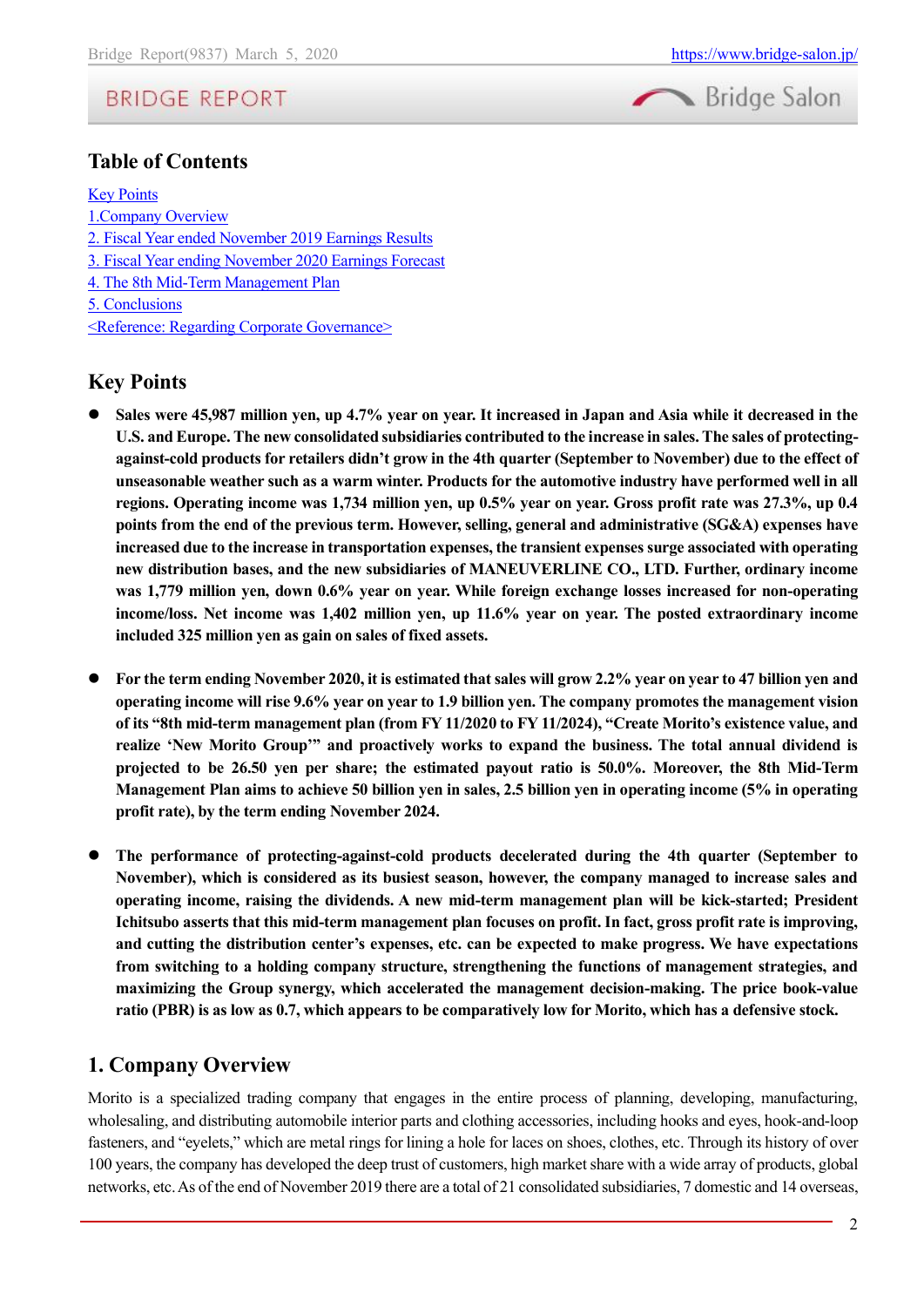Bridge Salon

# **BRIDGE REPORT**

and 1 affiliated company accounted for using the equity method in Japan. It has been a holding company since June 2019.

#### 【**Corporate history**】

The founder Jukichi Morito, who had worked for a draper's shop in Osaka as an employee, started a one-man company called "Morito Shoten" in 1908, brokering the trade of eyelets, hooks and eyes. In the Taisho period, the western fashion spread, boosting the demand for shoes and allowing the company to grow rapidly. In 1937, the company internationalized its business by exporting hook-and-loop fasteners to Sumatra and Java, and shoelaces to Johannesburg in South Africa and the U.K. After the Pacific War, the company started selling colored nylon fasteners and hook-and-loop fasteners. In the 1990s, the company launched the business related to consumer goods, such as automobile interior parts and camera straps, with the aim of promoting general-purpose materials, and expanded its business domain. The company also conducted overseas business actively. In 1989, the company was listed in the second section of Osaka Securities Exchange, and in July 2013, it was registered in the second section of Tokyo Stock Exchange, as Tokyo Stock Exchange and Osaka Securities Exchange merged. Morito changed to the first section of Tokyo Stock Exchange on December 2016.

| 1908 | Opened Morito Shoten (started selling eyelets, hooks and eyes, and shoelaces)                        |
|------|------------------------------------------------------------------------------------------------------|
| 1935 | Established Morito Shoten Co., Ltd.                                                                  |
| 1958 | Started selling colored nylon fasteners.                                                             |
| 1960 | Started selling hook-and-loop fasteners.                                                             |
| 1976 | Renamed the company Morito Co., Ltd.                                                                 |
| 1977 | Established Morito Industrial Co., (H.K.) Ltd. in China. (Currently, MORITO SCOVILL                  |
|      | HONGKONG COMPANY LIMITED)                                                                            |
| 1983 | Established KANE-M, Inc. in the U.S.                                                                 |
| 1985 | Established a consolidated subsidiary named Morito (Europe) B.V. in the Netherlands.                 |
| 1987 | Ace Industrial Machinery Co., Ltd. was founded (Japan)                                               |
| 1988 | Established Taiwan Morito Co., Ltd. in Taiwan.                                                       |
| 1989 | Listed in the 2 <sup>nd</sup> section of Osaka Securities Exchange                                   |
| 1997 | Opened Zama Logistics Center.                                                                        |
| 2001 | Acquired Wah Kin Metal Products Mfg. Co., Ltd. and Morito (Shenzhen) Co., Ltd. in China as the       |
|      | subsidiaries of Morito Industrial Co., (H.K.) Ltd. through M&As.                                     |
| 2003 | Established Kane-M Shanghai Co., Ltd. in China.                                                      |
|      | Acquired Three Runners Co., Ltd. through M&A in Japan.                                               |
| 2005 | Relocated and expanded the scales of Bao'an Factory of Morito Industrial Co., (H.K.) Ltd. and Morito |
|      | (Shenzhen) Co., Ltd. in China.                                                                       |
| 2007 | Morito Industrial Co., (H.K.) Ltd. acquired Wah Kin Metal Products Mfg. Co., Ltd. through            |
|      | absorption-type merger in China.                                                                     |
| 2008 | Formed business and capital tie-ups with the Kuraray Group and reorganized Kuraray Fastening Co.,    |
|      | Ltd. into an equity-method affiliate.                                                                |
| 2009 | Built Dalian Office of Kane-M Shanghai Co., Ltd. in China.                                           |
| 2010 | Established Kane-M Danang Co., Ltd. in Vietnam.                                                      |
| 2011 | Established Kane-M (Thailand) Co., Ltd. in Thailand.                                                 |
| 2012 | Opened a representative office in Myanmar (Currently, The Representative Office Of Morito Japan      |
|      | Co., Ltd. in Myanmar).                                                                               |
|      | Established Michigan Branch of Kane-M Inc. in the U.S.                                               |
|      | Started operating Kane-M Danang.                                                                     |
| 2013 | Listed in the 2 <sup>nd</sup> section of Tokyo Stock Exchange.                                       |
| 2014 | Acquired Scovill, a U.S. company that manufactures and sells clothing materials in Japan.            |
|      | Kane-M, Inc. Tennessee Branch opened in the U.S                                                      |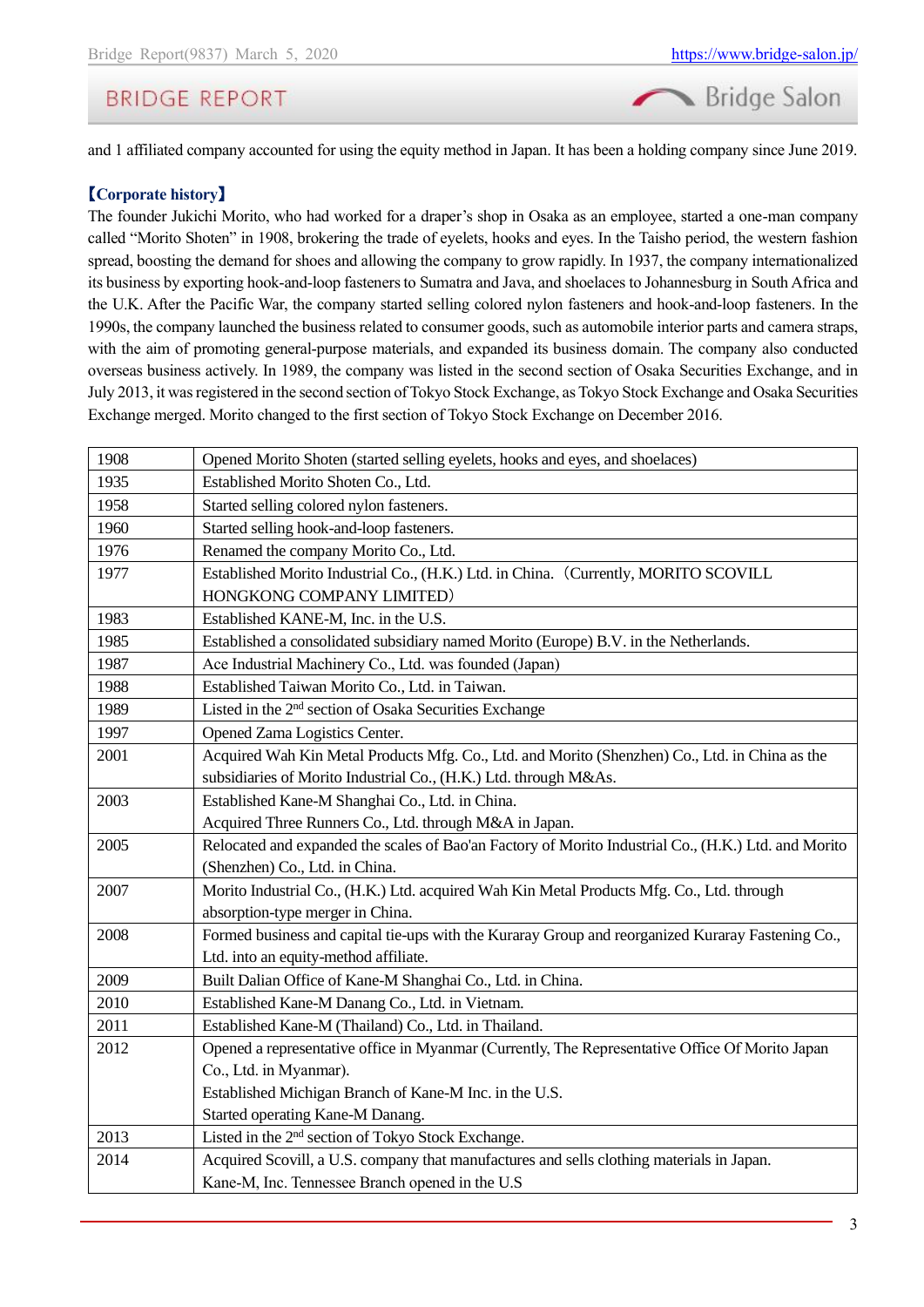Bridge Salon

|      | Acquired MATEX INC. through M&A (Currently, MORITO SCOVILL AMERICAS, LLC).                          |
|------|-----------------------------------------------------------------------------------------------------|
| 2016 | Listed in the 1 <sup>st</sup> section of Tokyo Stock Exchange.                                      |
| 2017 | Established Morito Scovill Mexico (Mexico).                                                         |
|      | Established 52DESIGN CO., LTD (Japan).                                                              |
| 2018 | Morito Kanto Logistics Center opened                                                                |
|      | Acquired MANEUVERLINE CO., LTD. through M&A in Japan.                                               |
|      | Morito Japan Co., Ltd., a wholly-owned subsidiary of Morito Co., Ltd., established as a preparation |
|      | company                                                                                             |
| 2019 | Company split between Morito Co., Ltd. as the splitting company and Morito Japan Co., Ltd, as the   |
|      | succeeding company, in accordance with transition to a holding company structure.                   |

### 【**Vision, etc.**】

#### **1**.**Founding Principle**

#### **Active and Steadfast**

The principle "Active and Steadfast" represents the spirit of Morito that has been fostered since its inauguration, and implies that "Success is ensured by proactively making a judgment and taking action." The backbone of Morita's business is the spirit of the founder Jukichi Morito: "To win over your competitors, you always need to come up with an innovative surprise. Always seek for new ideas while doing business."

#### **2**.**Corporate Principle**

#### **DESIGN YOUR BRIGHT FUTURE WITH OUR VARIOUS PARTS, WE DO IT!**

(1) We make available a broad array of parts throughout the world, pursuing a boundless market that transcends product genres.

(2) We give shape to the needs of our customers, exercising authentic craftsmanship and thereby enriching people's lives.

(3) We demonstrate value-creating expertise from a comprehensive point of view (i.e., in terms of fashion, function, comfort, safety), contributing to the creation of a better tomorrow in one with all our stakeholders.



(Source:Morito)

#### **3**.**Corporate Vision**

**Create Morito's existence value, Realize "New Morito Group"**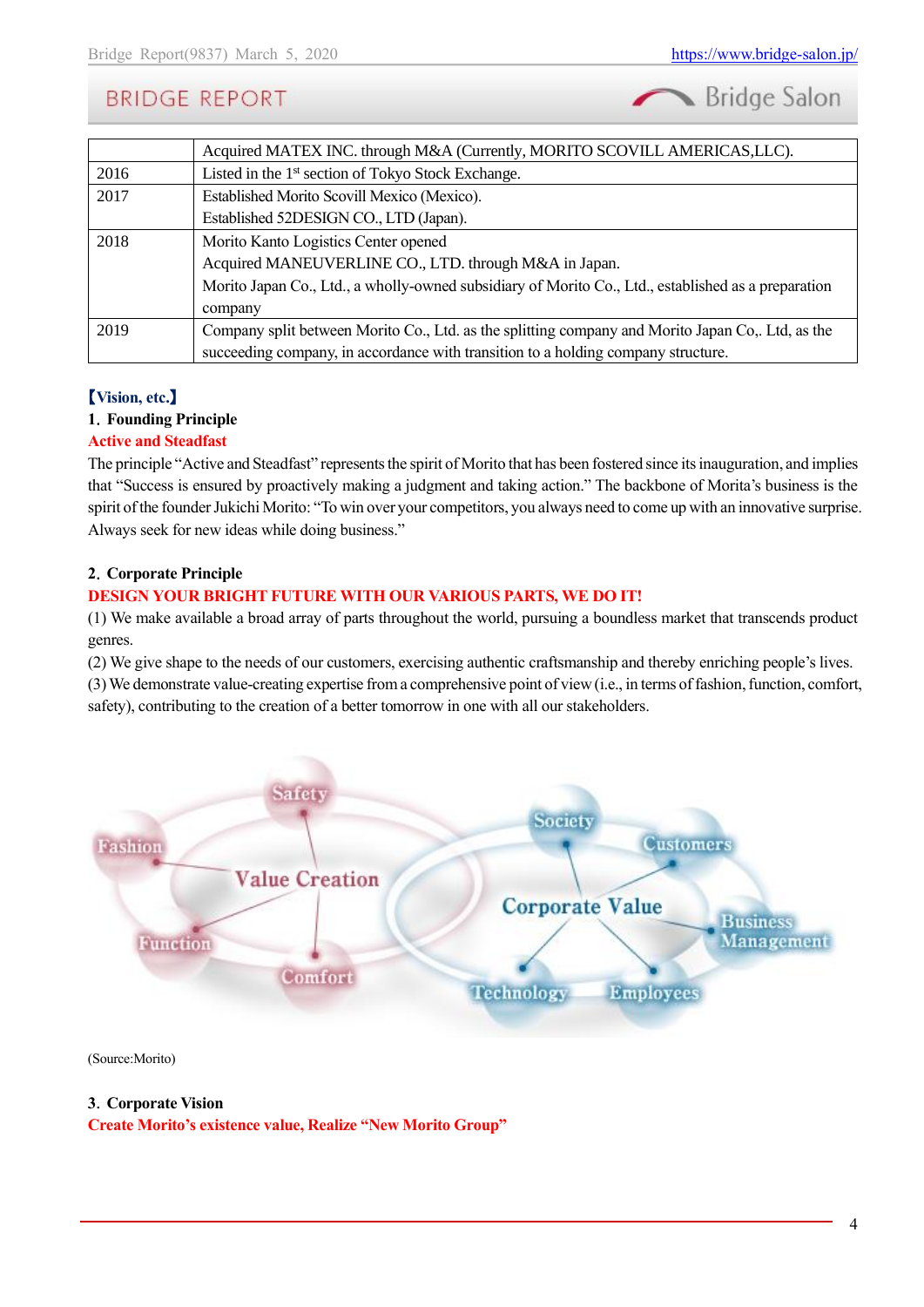

#### **4**.**Action Principles**

#### **For Customer**

From the drawing board to consumption, our emphasis on product quality and safety throughout the entire production process enables us to earn the customer's satisfaction and help contribute to society.

#### **For Shareholder**

Our continued growth and the improvement of our corporate value will return profits to our shareholders.

#### **For Employees**

Working in an environment which promotes individualism yet also encourages teamwork will give employees at Morito a feeling of pride.

#### **For Society**

As a good corporate citizen, we will contribute to the progress of the society while practicing strict observance of the law and environmental regulations.

#### 【**Business description**】

The business of Morita can be classified into three realms: 1) The "apparel business," which handles clothing accessories, such as eyelets, hooks and eyes, buckles, and fasteners, 2) The "product business," which handles the straps for cameras and mobile terminals, and foot-care products, such as the secondary materials and insoles of shoes, and 3)The "transportation equipment business", which treats automobile interior parts, such as mat emblems and door grips,. In each business, the company conducts the entire process of planning, development, manufacturing, distribution, and sale of products, according to markets and customers' needs, while considering fashion, functionality, comfort, safety, etc. The segments to be reported are the three segments: Japan, Asia, and Europe & the U.S.

#### ◎ **Apparel Business**



(Source: Morito)

Sales composition ratio is 41% as of FY November 2019.

Morito delivers the accessories of clothes and footwear, including eyelets, hooks and eyes, buckles, fasteners, and rivets, to apparel manufacturers, etc. inside and outside Japan, which are end clients of Morito, mainly via wholesalers, trading companies, and distributors.

#### ◎ **Product Business**



(Source: Morito)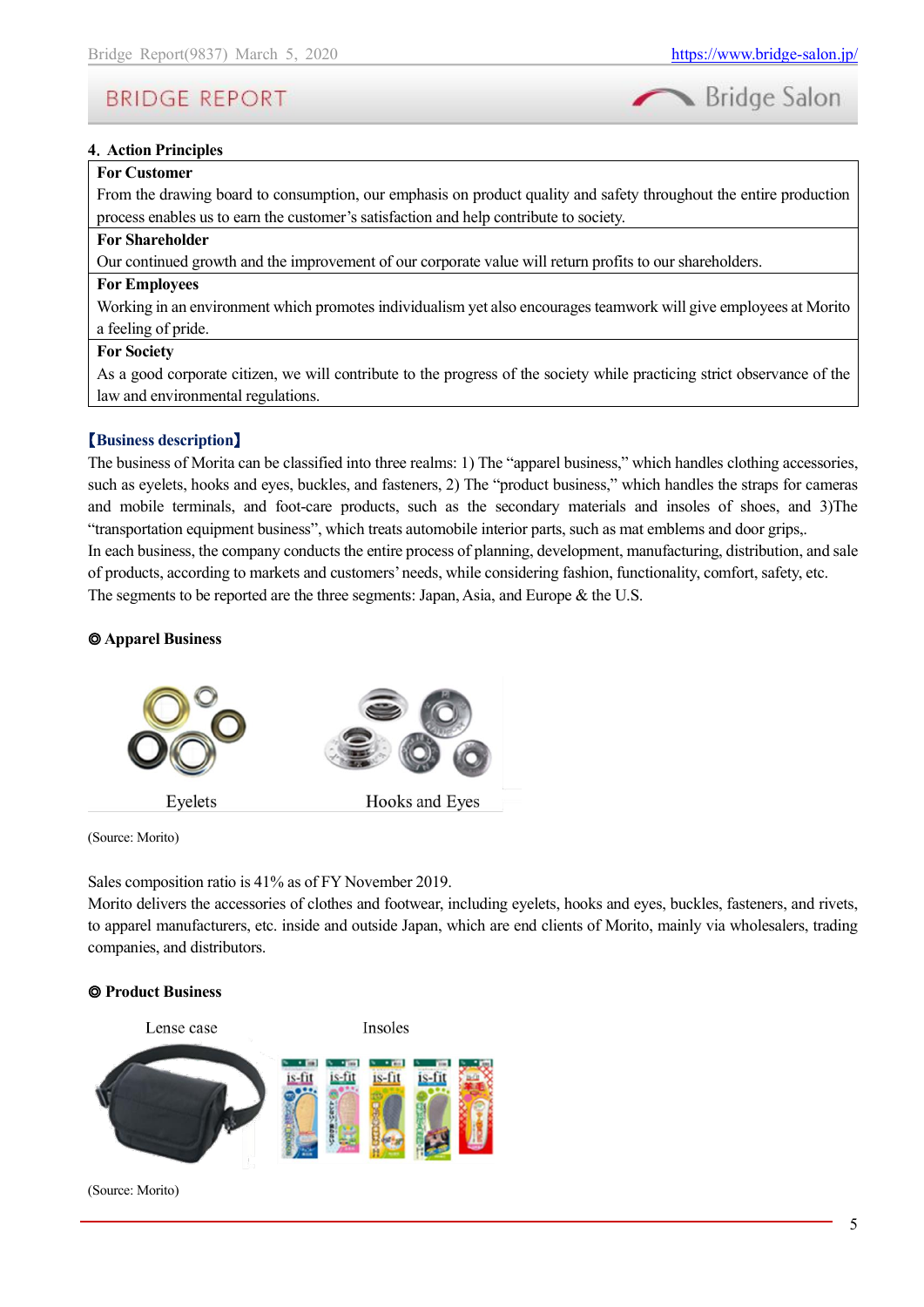

Sales composition ratio is 43% as of FY November 2019.

Morito delivers straps for camera cases and lens cases etc. to video equipments manufacturers. Moreover, the company sells foot-care products, such as secondary materials, insoles of shoes, and shoe cream, as its original brands.

#### ◎ **Transportation Equipment Business**



(Source: Morito)

Sales composition ratio is 16% as of FY November 2019.

Morito handles automobile interior parts, such as mat emblems, door grips and arm rests.

The automobile-related business accounts for about 90%. The major clients are supplier companies of Japanese leading automobile manufacturers.

#### 【**Features and Strengths**】

#### **(1) Stable business performance**

As described in the section of corporate history, Morito has been operating apparel business since its inception, by handling eyelets, hooks and eyes, hook-and-loop fasteners®, etc. The company increased the purposes of use of general-purpose materials, and launched the product business including the transportation equipment business.

At the present, sales composition ratio is slightly over 40 % of the apparel business and the product business and nearly 20% of the transportation equipment business.

This business portfolio stabilizes the performance of Morito. The company has never fallen into the red, even during the two postwar oil shocks and the global economic crisis in the wake of the bankruptcy of Lehman Brothers.

#### **(2) High shares with a wide array of products**

The company has high market share for various products, as tabulated below.

Although some enterprises in emerging countries supply products at lower prices than Morito, it won the trust of clients with its capabilities of dealing with all processes, including planning, development, manufacturing, and distribution, and coping with various situations appropriately, and the quality of its products, including safety, which had been developed through its long history, achieving high market share.

For example, Morito gives appropriate technical advice from the stage of producing samples for clients, repeatedly finetunes coloration to meet the needs of clients, and keeps checking products after the start of full-scale production. Namely, the company not merely sells products, but clears many hurdles before starting transactions, and provides clients with a system for all processes from upstream to downstream ones. The provision of such added value is highly evaluated by clients, mainly the famous brands outside Japan.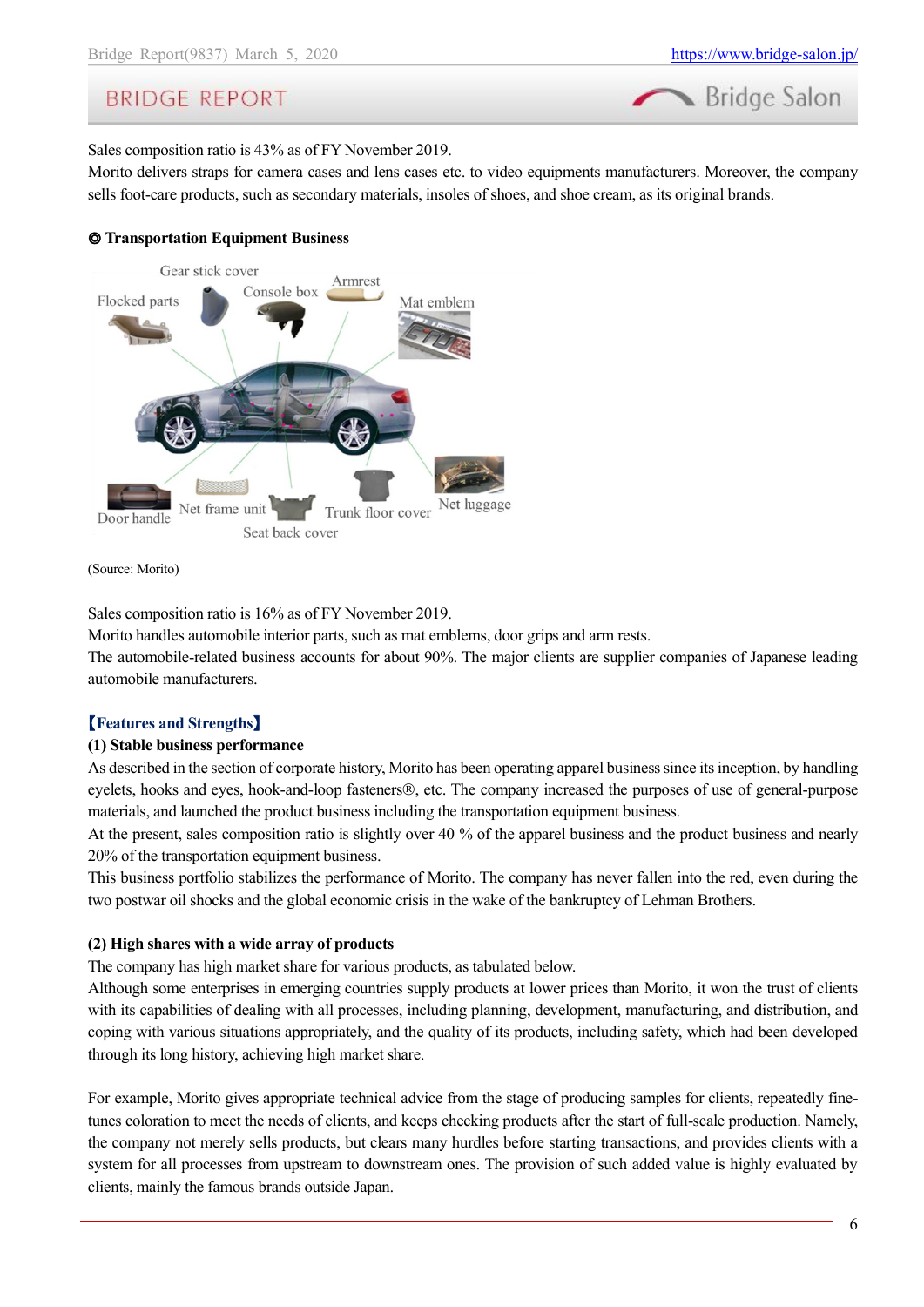

#### **<Major Items and Share>**

| Item                                | <b>Share</b>                                  |
|-------------------------------------|-----------------------------------------------|
| Metal hooks and eyes (babies' wear) | 35%: the 2 <sup>nd</sup> largest in the world |
| Eyelets, hooks and eyes             | 55%: the largest in Japan                     |
| Hook-and-loop fasteners             | $60\%$ : the largest in Japan                 |
| <b>Insoles</b>                      | 25%: the largest in Japan                     |
| Mat emblems for automobiles         | 70%: the largest in Japan                     |
| Camera accessories                  | 40%: the largest in Japan                     |

(Surveyed by Morito)



Insoles



Hook-and-loop fasteners

#### **(3) Global Network**

Planning and development are conducted mainly in Japan. The company owns production and distribution facilities in Europe; North Americas; Asia-Pacific region, and Africa.



(Source:Morito)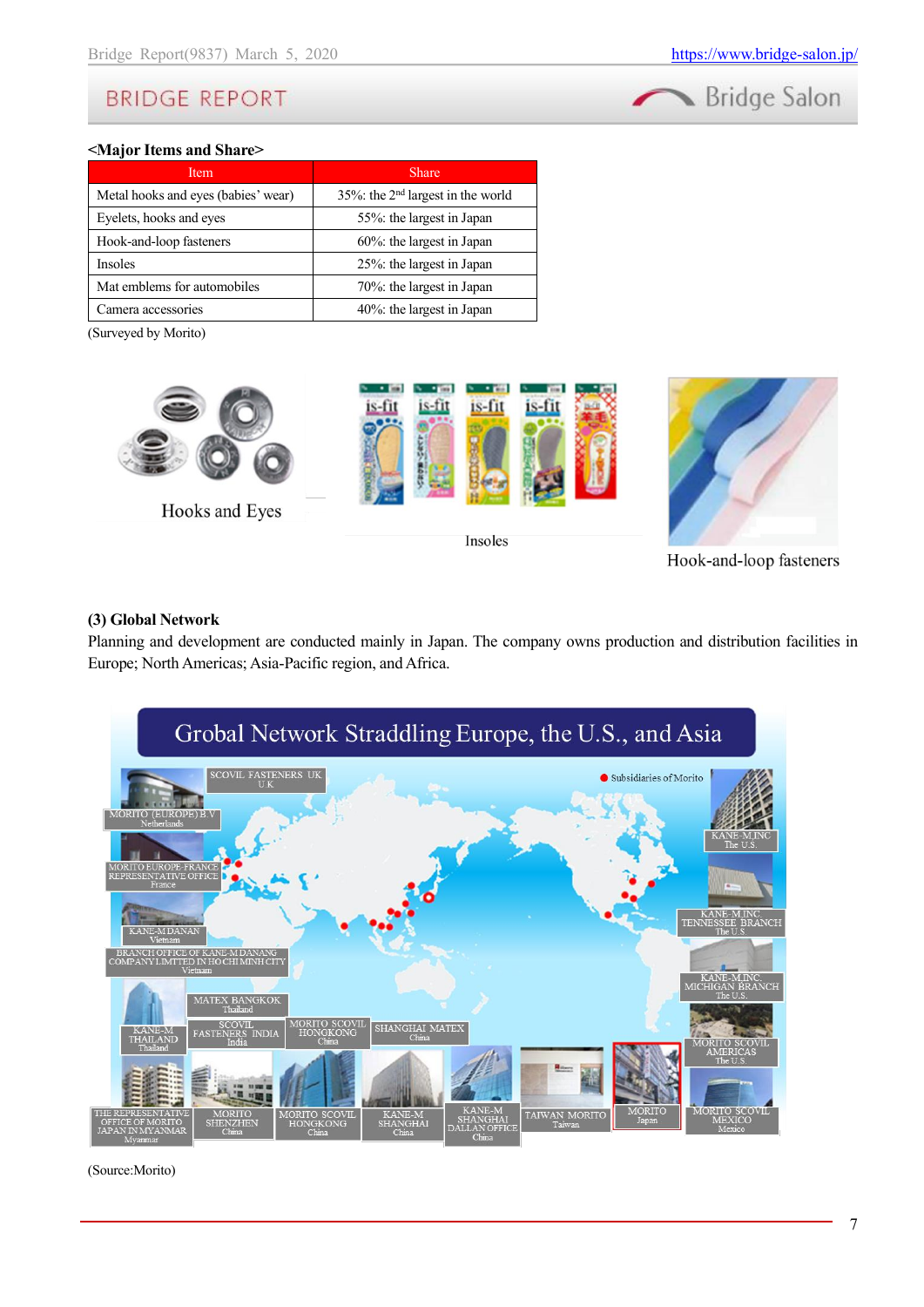Bridge Salon

# **BRIDGE REPORT**

With the aim of growing as a global company, Morito is enriching international production sites and sales networks, and developing internal systems to underpin global business administration.

If this progresses as planed and its global network is fortified, the competitive advantage of the company will be enhanced further.

In addition to the above three items, its unique positioning, too, can be said to characterize Morito.

When considering just one among Morito's many products, there are always some competitors, but Morito is the only one company in the world that handles such a variety of products, deals with all processes, including planning, development, manufacturing, distribution, and sale, and has sales exceeding 40 billion yen.

#### 【**ROE analysis**】

|                         | Term ended | Term ended | Term ended | Term ended | Term ended  | Term ended | Term ended |
|-------------------------|------------|------------|------------|------------|-------------|------------|------------|
|                         | Nov. 2013  | Nov. 2014  | Nov. 2015  | Nov. 2016  | Nov. 2017   | Nov. 2018  | Nov. 2019  |
| $ROE$ $%$               | <u>4.1</u> | 4.5        | 4.7        | <b>3.9</b> | <b>10.7</b> | 3.8        | 4.3        |
| Net income ratio        | 3.26       | 3.54       | 3.31       | 2.95       | 7.99        | 2.86       | 3.05       |
| to sales $[\%]$         |            |            |            |            |             |            |            |
| Total asset<br>turnover | 0.97       | 0.88       | 0.93       | 0.91       | 0.98        | 0.96       | 0.97       |
| Leverage [times]        | 1.31       | 1.43       | 1.53       | 1.46       | 1.36        | l.40       | 1.45       |

For the term ended November 2017, ROE rose drastically due to increase in net income, which is attributed to increase in extraordinary income after the sale of land.

In the term ended November 2019, gain on sales of fixed assets and gain on sales of securities have continued to push up net income.

For the term ending November 2020, net income ratio to sales is estimated 3.09%.

### <span id="page-7-0"></span>**2. Fiscal Year ended November 2019 Earnings Results**

| $\sim$ $\sim$            | FY Nov. | Ratio to | FY Nov. | Ratio to | YoY      | Initial  | Compared         |
|--------------------------|---------|----------|---------|----------|----------|----------|------------------|
|                          | 2018    | sales    | 2019    | sales    | change   | forecast | with the initial |
|                          |         |          |         |          |          |          | forecast         |
| <b>Sales</b>             | 43,943  | 100.0%   | 45,987  | 100.0%   | $+4.7\%$ | 47,000   | $-2.2\%$         |
| Gross margin             | 11,807  | 26.9%    | 12,543  | 27.3%    | $+6.2\%$ |          |                  |
| <b>SG&amp;A</b> expenses | 10,082  | 22.9%    | 10,808  | 23.5%    | $+7.2%$  |          |                  |
| Operating income         | 1,725   | $3.9\%$  | 1,734   | 3.8%     | $+0.5\%$ | 1,900    | $-8.7\%$         |
| Ordinary income          | 1,790   | 4.1%     | 1,779   | 3.9%     | $-0.6%$  | 1,900    | $-6.4\%$         |
| Net income               | 1,257   | 2.9%     | 1,402   | 3.1%     | $+11.0%$ | 1,400    | $+0.1\%$         |

#### **(1) Overview of consolidated results**

\*Unit: million yen. Net income is profit attributable to owners of the parent. Hereinafter the same shall apply.

#### **Ordinary income was on a plateau due to the increase in sales and the increase in transportation expenses**

Sales were 45,987 million yen, up 4.7% year on year. It increased in Japan and Asia while it decreased in the U.S. and Europe. The new consolidated subsidiaries contributed to the increase in sales. The sales of protecting-against-cold products for retailers didn't grow in the 4th quarter (September to November) due to the effect of unseasonable weather such as a warm winter. Products for the automotive industry have performed well in all regions. Operating income was 1,734 million yen, up 0.5% year on year. Gross profit increased 6.2% year on year while gross profit rate was 27.3%, up 0.4 points from the end of the previous term. However, SG&A expenses have increased by 7.2% due to the increase in transportation expenses including the increase in shipping prices, the transient expenses surge associated with operating new distribution bases, and the new subsidiaries of MANEUVERLINE CO., LTD. Ordinary income was 1,779 million yen, down 0.6%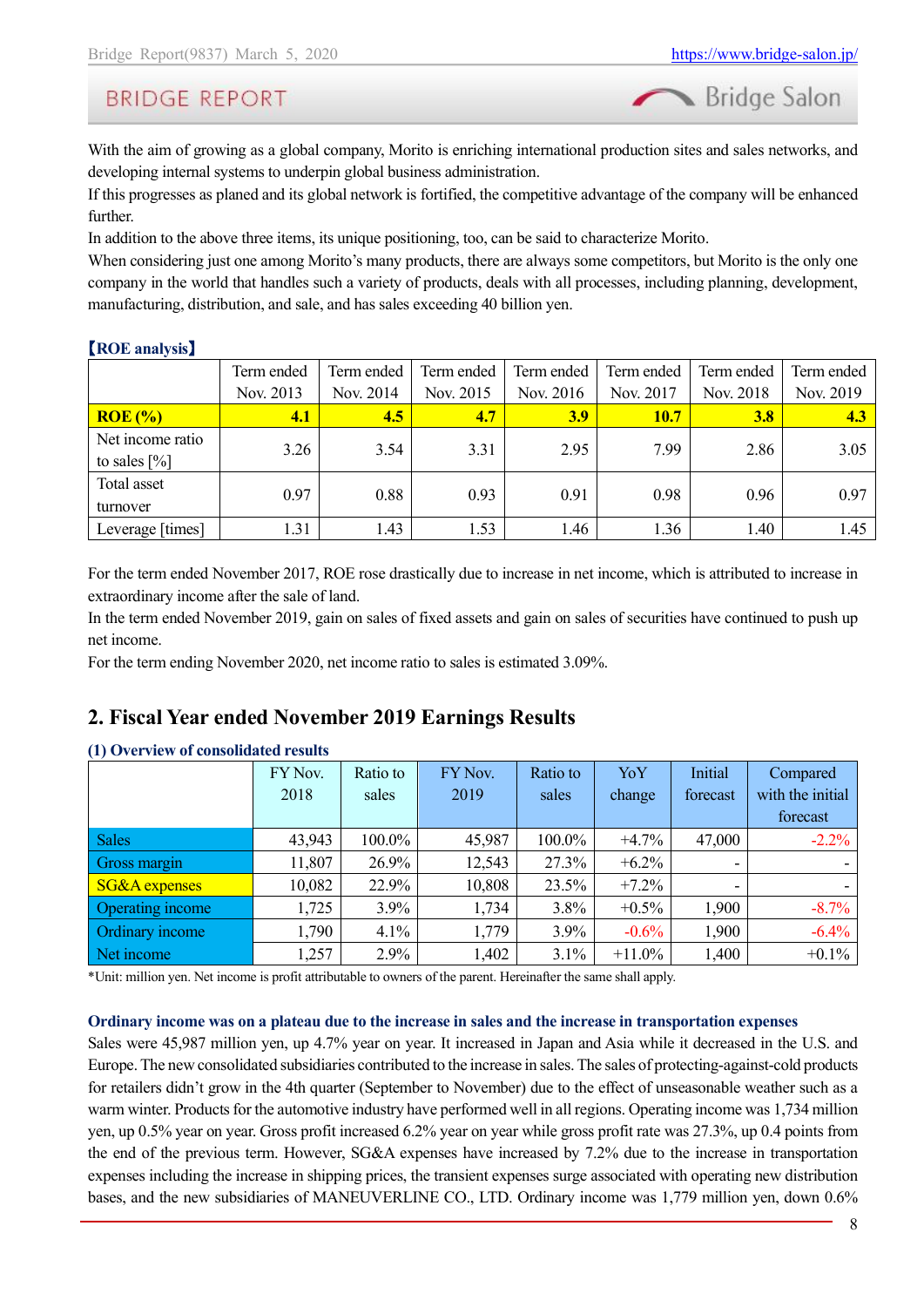Bridge Salon

year on year. As for non-operating income/loss, foreign exchange losses increased from 19 million yen to 40 million yen. Net income was 1,402 million yen, up 11.6% year on year. The posted extraordinary income included 325 million yen as gain on sales of fixed assets and 85 million yen of gain on sale of securities.

### **(2) Trend by segment**

|                       | <b>FY Nov. 2018</b> | Composition | <b>FY Nov. 2019</b> | Composition | YoY      |
|-----------------------|---------------------|-------------|---------------------|-------------|----------|
|                       |                     | ratio       |                     | ratio       | change   |
| <b>Sales</b>          |                     |             |                     |             |          |
| Japan                 | 31,326              | 71.3%       | 33,262              | 72.3%       | $+6.2\%$ |
| Asia                  | 6,484               | 14.8%       | 6,963               | 15.1%       | $+7.4%$  |
| Europe and the U.S.   | 6,132               | 14.0%       | 5,762               | 12.5%       | $-6.0\%$ |
| Total                 | 43,943              | 100.0%      | 45,987              | 100.0%      | $+4.7%$  |
| Profit in the segment |                     |             |                     |             |          |
| Japan                 | 1,361               | 4.3%        | 1,509               | 4.5%        | $+10.9%$ |
| Asia                  | 469                 | $7.2\%$     | 524                 | 7.5%        | $+11.7%$ |
| Europe and the U.S.   | 305                 | $5.0\%$     | 13                  | $0.2\%$     | $-95.7%$ |
| Adjustment amount     | $-411$              | ٠           | $-312$              | ٠           |          |
| Total                 | 1,725               | $3.9\%$     | 1,734               | 3.8%        | $+0.5\%$ |

\*Unit: million yen

\*Sales are for external clients. The composition ratio of profit means the ratio of profit to sales.

#### ◎ **Japan**

Sales and profit grew 6.2% and 10.9%, respectively, year on year.

In the apparel components business, sales of accessories for uniforms and working wear increased.

In the products business, sales of products for uniform-price stores and automobile interior parts has increased.

Furthermore, the business results of MANEUVERLINE CO., LTD., which has engaged in the import and sale of items related to marine leisure and snowboarding and was acquired by Morito as a consolidated subsidiary in April 2018, were incorporated in Morito's business results, bringing Morito a net increase in revenues by the amount of the sales from Maneuverline's business.

#### ◎ **Asia**

Sales and profit grew 7.4% and 11.7%, respectively, year on year.

In the apparel components business, sales of accessories targeted at Japanese apparel manufacturers decreased in Shanghai, sales of accessories for European and American apparel manufacturers dropped in Hong Kong.

In the products business, sales of automobile interior parts for Japanese automobile manufacturers in Shanghai and Thailand has increased.

#### ◎ **Europe and the U.S.**

Sales and profit decreased 6.0% and 95.7%, respectively, year on year.

The apparel components business showed a sales drop in accessories targeted at apparel manufactures in the United States. In the products business, automobile interior parts for Japanese automobile manufacturers were on the rise in Europe and the United States.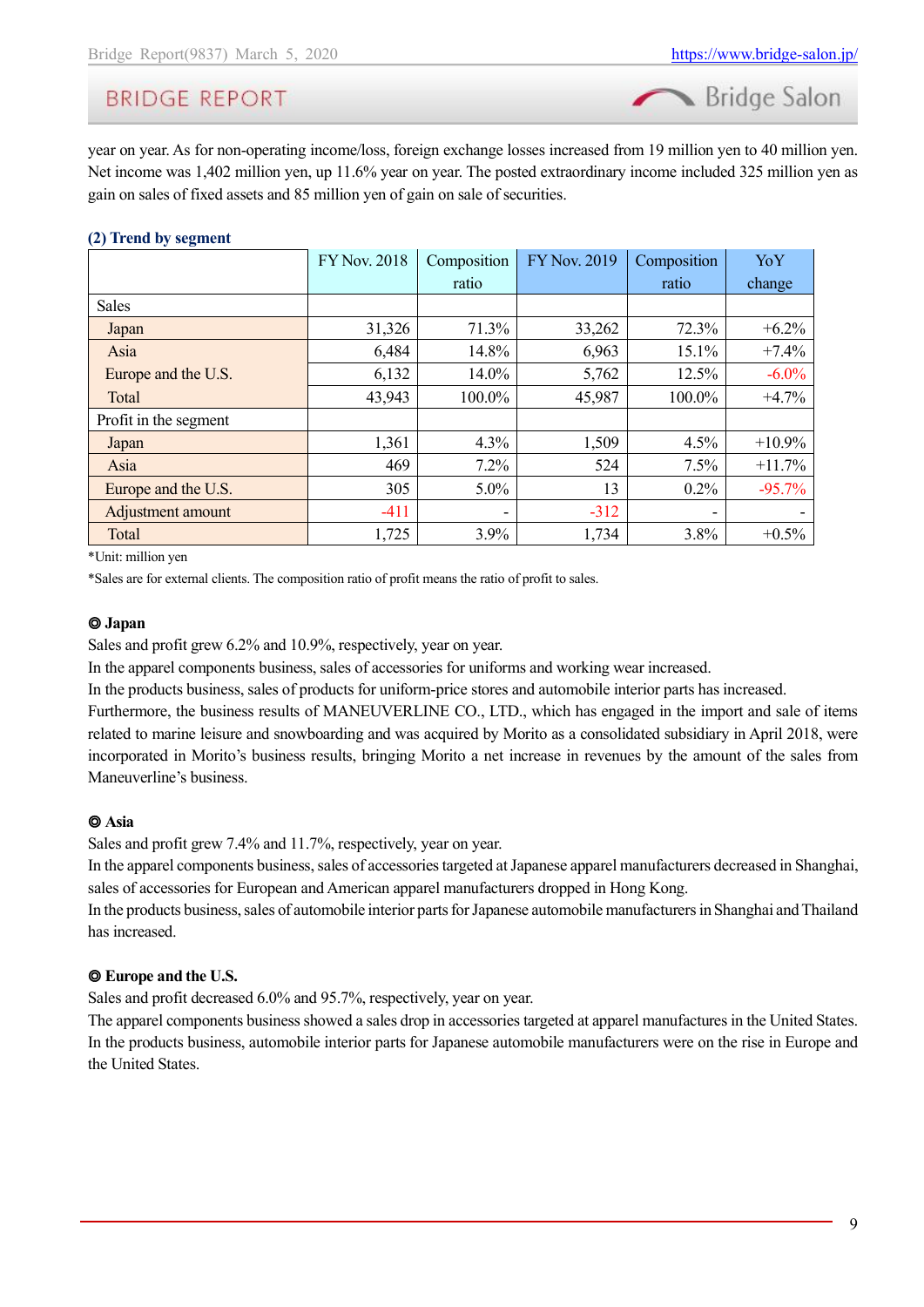Bridge Salon

#### **(3) Financial Situation and Cash Flow**

| <b>O</b> Main BS           |             |             |                               |             |             |
|----------------------------|-------------|-------------|-------------------------------|-------------|-------------|
|                            | End of Nov. | End of Nov. |                               | End of Nov. | End of Nov. |
|                            | 2018        | 2019        |                               | 2018        | 2019        |
| <b>Current assets</b>      | 27,579      | 27,657      | <b>Current liabilities</b>    | 7,926       | 8,892       |
| <b>Cash and deposits</b>   | 9,343       | 9,716       | <b>Trade payables</b>         | 4,500       | 4,859       |
| <b>Trade receivables</b>   | 12,008      | 11,773      | <b>Short-term debts s</b>     | 1,349       | 956         |
| <b>Inventories</b>         | 5,406       | 5,083       | <b>Noncurrent liabilities</b> | 7,126       | 5,568       |
| <b>Noncurrent assets</b>   | 20,422      | 19,522      | Long-term debts s             | 4,267       | 2,874       |
| <b>Property, plant and</b> | 10,146      | 9,810       | <b>Total liabilities</b>      | 15,052      | 14,460      |
| equipment                  |             |             |                               |             |             |
| <b>Intangible assets</b>   | 4,352       | 3,993       | <b>Shareholders' Equity</b>   | 30,189      | 30,885      |
| <b>Investments, others</b> | 5,922       | 5,717       | <b>Retained earnings</b>      | 25,277      | 26,072      |
| <b>Total assets</b>        | 48,011      | 47,185      | <b>Equity</b>                 | $-2,118$    | $-2,222$    |
|                            |             |             | <b>Net assets</b>             | 32,959      | 32,725      |
|                            |             |             | <b>Total liabilities, net</b> | 48,011      | 47,185      |
|                            |             |             | <b>assets</b>                 |             |             |
|                            |             |             | Equity ratio $(\%)$           | 68.5%       | 69.2%       |

\*Unit: million yen

Total assets were 47,185 million yen, down 826 million yen from the end of the previous term.

Current assets were 27,657 million yen, up 77 million yen from the end of the previous year. This is mainly attributable the cash and bank deposits increased by 373 million yen and the notes and accounts receivable-trade decreased by 235 million yen.

Fixed assets were 19,522 million yen, down 900 million yen from the end of the previous year. This is mainly attributable to the decrease in land by 257 million yen, goodwill by 357 million yen, and investment securities by 330 million yen. Current liabilities were 8,892 million yen, up 965 million yen from the end of the previous year. This is mainly attributable to the increase in notes payable-trade and accounts payable-trade by 358 million yen, accrued tax payable by 312 million yen, and accounts payable by 367 million yen.

Fixed liabilities were 5,568 million yen, down 1,558 million yen from the end of the previous year, primarily because longterm loans payable decreased by 992 million yen and corporate bonds shrank by 400 million yen. Net assets were 32,725 million yen, down 233 million yen from the end of the previous year. Capital adequacy ratio increased by 0.7 points from 68.5% at the end of the previous term to 69.2%.

#### ◎ **Cash flow**

|                             | <b>FY Nov. 2018</b> | <b>FY Nov. 2019</b> | Increase/decrease |
|-----------------------------|---------------------|---------------------|-------------------|
| <b>Operating CF</b>         | 626                 | 3,614               | 2,987             |
| <b>Investing CF</b>         | $-5,171$            | 110                 | 5,282             |
| <b>Free CF</b>              | $-4,544$            | 3,725               | 8,269             |
| <b>Financing CF</b>         | 2,303               | $-2,694$            |                   |
| <b>Cash and Equivalents</b> | 8,525               | 9,442               | 916               |

\*Unit: million yen

Operating CF was 3,614 million yen in surplus (which stood at 626 million yen in the previous year), which is mainly due to the posting of net income before taxes and depreciation expenses.

Investing CF was 110 million yen in surplus (which had a deficit of 5,171 million yen in the previous year), owing primarily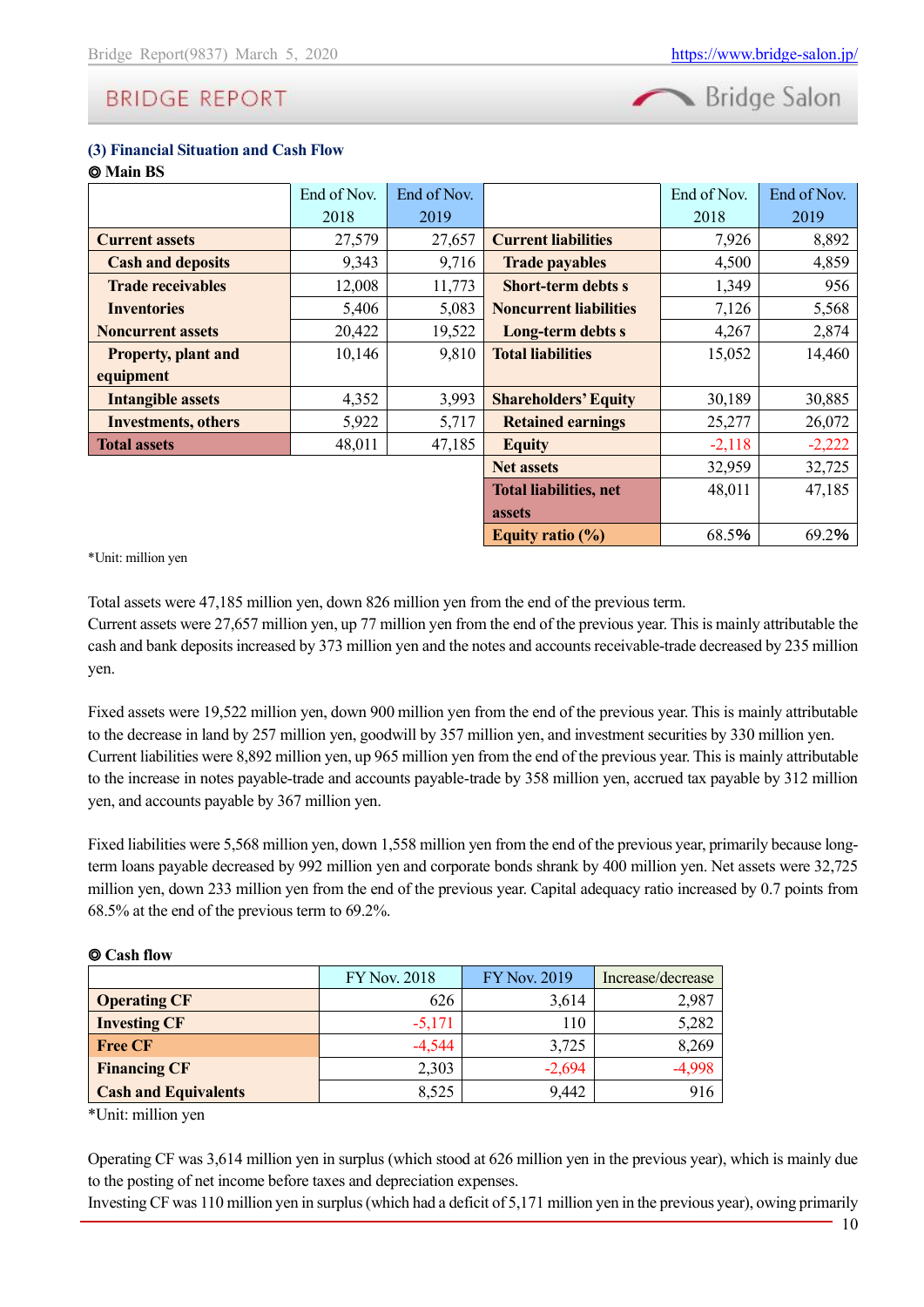

to the acquisition and sale of tangible fixed assets, and withdrawal of time deposits.

Financing CF was 2,694 million yen in deficit (which was at a surplus of 2,303 million yen in the previous year), mainly because of the repayments of long-term loans payable and the payment of dividends.

As a result, the balance of cash and cash equivalents at the end of the term ended November 2019 increased 916 million yen from the end of the previous term to 9,442 million yen.

#### **(4) Topics**

#### ◎**Implementing organizational changes**

On December 1, 2019, the following organizational changes were made.

(1) The Corporate Planning Division was discontinued and the president's office was established to collect information and achievements from each department, swiftly reflect the Group's management strategy, and spread policies throughout the entire Group.

(2) Aiming to maximize the Group's profit, the Global Business Development Department was abolished and a new Strategic Business Unit was established to formulate global strategies and implement it on a global scale according to the actual conditions of the operations.

(3) Established a new "Operation Management Division" to strengthen the operation management structure by suggesting the management issues and proposed solutions based on the results of analyzing the numbers and data from mainly the finance and IT departments.

(4) Established "the Administrative Division" to strengthen the operation management structure by reducing management risks as well as responding to the various issues based on the quantitative information and qualitative analysis.

#### **(5) Reflecting on the 7th mid-term management plan**

The term ended November 2018 was the last fiscal year of the mid-term management plan. The following goals were raised, where investments and returns to stockholders were achieved while the profit was unachieved. The main reason the targeted sales were unachieved is 4 billion yen from not performing M&A, while the main reason the operating income was unachieved is 200 million yen from not performing M&A and 150 million from the delay in reducing the distribution center expenses. The payout ratio substantially increased from the conventional 30% or so to 50% or more.

#### **The aim of management**

| Sales and    | 48 billion yen in sales *         | Unachieved | 44 billion yen                         |
|--------------|-----------------------------------|------------|----------------------------------------|
| profit       | Operating income of 2 billion yen | Unachieved | 1,730 million yen                      |
|              | <b>Improving ROE</b>              | Unachieved | From 4.7% in FY 11/2015 to 3.8% in FY  |
|              |                                   |            | 11/2018                                |
| Investment   | Maximizing the synergy effect of  | Achieved   | Completed integration with the Scovill |
|              | current investments               |            | Group                                  |
|              | Continued M&A                     | Achieved   | Acquired the Maneuverline Group        |
| Returns to   |                                   | Achieved   | 14.5 yen per share in FY 11/2015       |
|              | Implementing stable returns to    |            | 25 yen per share in FY 11/2018         |
| stockholders | stockholders                      |            |                                        |

(\*) after excluding external factors (foreign exchange effect, the price surge of raw materials, the surge in shipping expenses, etc.)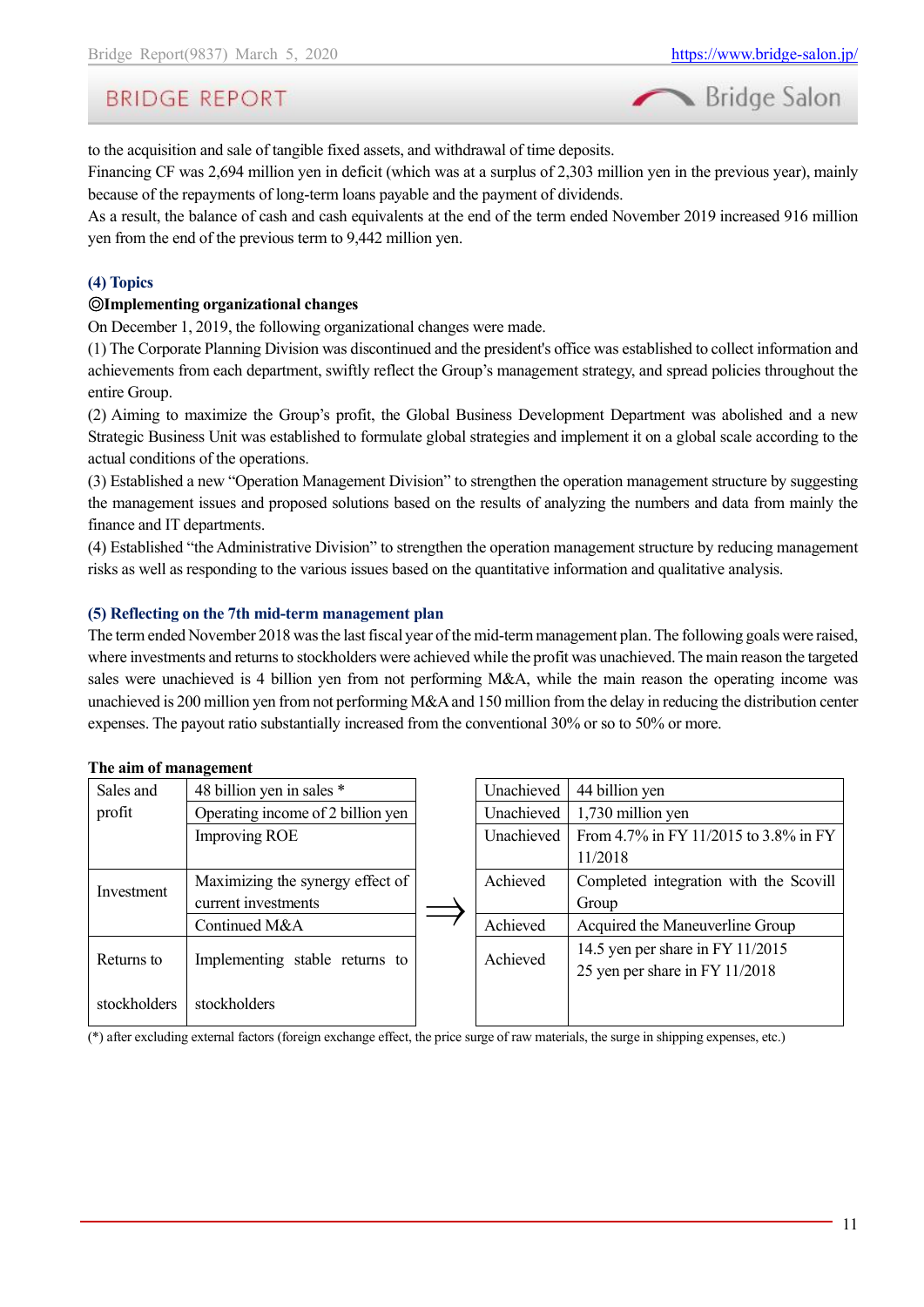

# <span id="page-11-0"></span>**3. Fiscal Year ending November 2020 Earnings Forecast**

| (1) Consolidated earnings forecast |                     |  |
|------------------------------------|---------------------|--|
|                                    | <b>FY Nov. 2019</b> |  |

|                  | <b>FY Nov. 2019</b> | Ratio to | <b>FY Nov. 2020</b> | Ratio to | YoY      |
|------------------|---------------------|----------|---------------------|----------|----------|
|                  |                     | sales    | (Forecast.)         | sales    | change   |
| <b>Sales</b>     | 45,987              | 100.0%   | 47,000              | 100.0%   | $+2.2%$  |
| Operating income | 1,734               | $3.8\%$  | 1,900               | $4.0\%$  | $+9.6%$  |
| Ordinary income  | .,779               | 3.9%     | 1,900               | $4.0\%$  | $+6.8\%$ |
| Net income       | .402                | $3.1\%$  | 1,450               | $3.1\%$  | $+3.4\%$ |

\*Unit: million yen

\*The estimated values were those announced by the company. \*Net income means the profit attributable to owners of the parent.

#### **Sales and profit are estimated to increase in the term ending November 2020**

For the term ending November 2020, it is estimated that sales will grow 2.2% year on year to 47 billion yen and operating income will rise 9.6% year on year to 1.9 billion yen. The company promotes the management vision of its "8th mid-term management plan (from FY 11/2020 to FY 11/2024, details are mentioned below), "Create Morito's existence value, and realize 'New Morito Group'," and proactively works to expand the business.

Under the basic policy of "Maintain a payout ratio of 50% or higher (ordinary annual dividend) and a DOE of 1.5%," the total annual dividend in the term ending November 2020 is estimated at 26.50 yen per share. The estimated payout ratio is 50.0%.

### <span id="page-11-1"></span>**4. The 8th Mid-Term Management Plan**

The term ended November 2018 was the last fiscal year of the seventh mid-term management plan while the term ended November 2019 was considered a year of structural reform and started the 8th mid-term management plan in the term ending November 2020.

#### **The management principles**

#### **1. Founding philosophy**

#### **Active and Steadfast**

The principle "Active and Steadfast" represents the spirit of Morito that has been fostered within employees since its inauguration, and represents taking the initiative in exercising good judgment and putting it into appropriate actions to ensure consistent results.

#### **2. Corporate philosophy**

#### **Design your bright future with our various parts**

・ We make available a broad array of parts throughout the world, pursuing a boundless market that transcends product genres.

- ・ We give shape to the needs of our customers, exercising authentic craftsmanship and thereby enriching people's lives.
- ・ We demonstrate value-creating expertise from a comprehensive point of view (i.e., in terms of fashion, function, comfort, safety), contributing to the creation of a better tomorrow together with all our stakeholders as one.

#### **3. Corporate Vision**

### **Create Morito's existence value, and realize "New Morito Group"**

We will aim to be a company that will continue to grow by creating an environment where every one of our employees can unleash their capabilities so that they add new value to our existence, which goes beyond the added values of our products.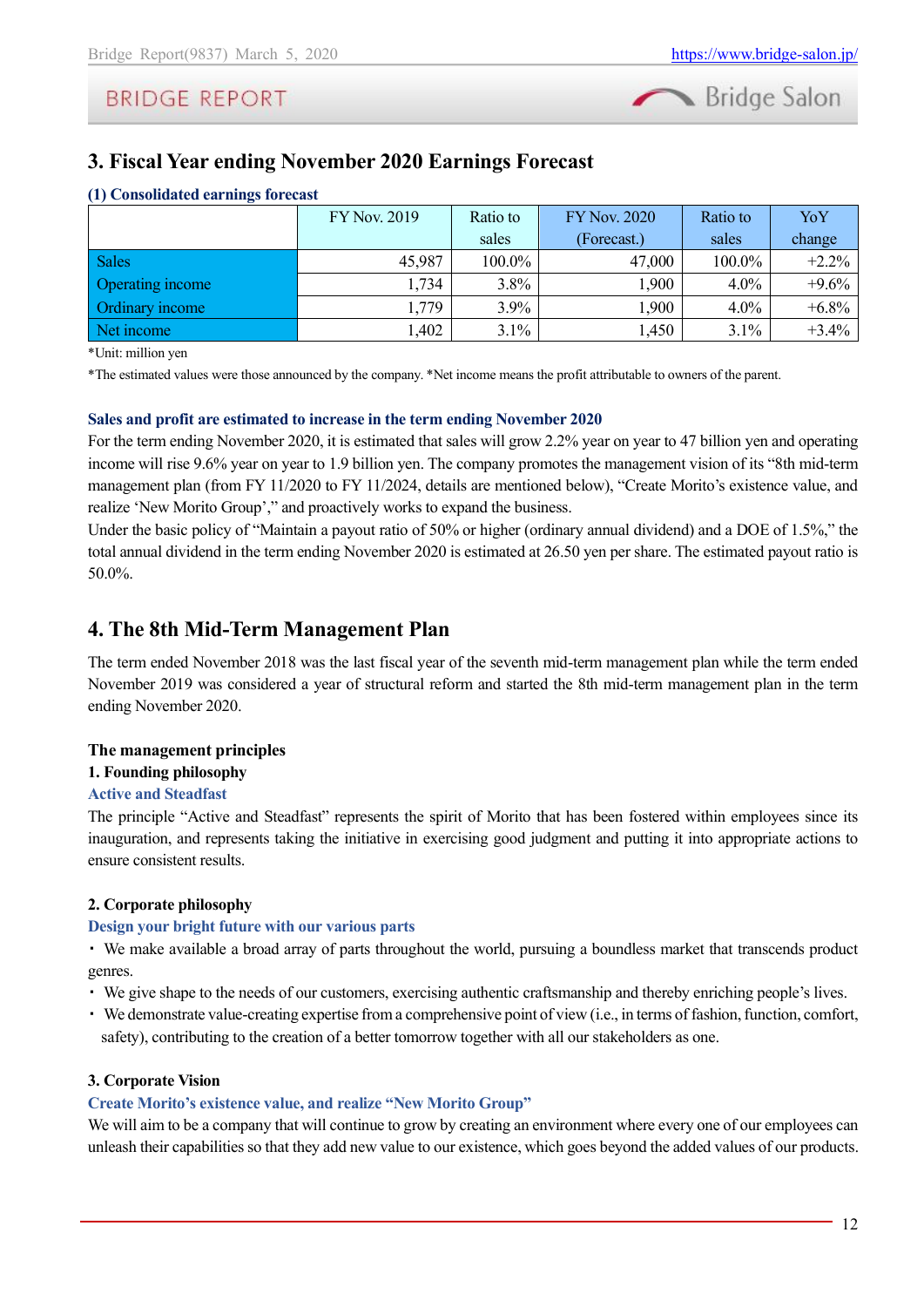

#### **4. MORITO Value**

#### **Win the deep trust of customers and partners**

・ Continuously put out information and ideas that have value to our customers and partners

・ Provide higher-than-expected satisfaction levels by responding to the needs of our customers and partners faster and more accurately.

#### **Perform own responsibilities**

- ・ Understand one's responsibilities and perform them thoroughly.
- ・ Raise higher goals and ambitiously continue personal growth.

#### **Understand the other party and collaborate**

- ・Respect diversity and opinions of others
- ・Collaborate with various people and make bigger achievements.

#### **Release imagination**

- ・ Sharpen the senses and dive into new challenges with intellectual curiosity.
- ・ Sense and respond to changes with broad perspective and flexibility.

#### **Integrity**

- ・ Always be respectful to others and act with sincerity.
- ・ Hold a strong sense of ethics and strictly comply with laws, principles of society, and rules.
- ・ Members of Morito employees shall fulfill their responsibility to society with pride through business activities.

#### **What Morito Group aspires to be**

"Employees who realize their dream" X "a company that supports dreams" Global Niche Top

Continue to change the world with our small parts

#### **The direction of the 8th Mid-Term Management Plan**

|             | <b>Political aspect</b>                       | <b>Social aspect</b>                             |
|-------------|-----------------------------------------------|--------------------------------------------------|
|             | • The principle of putting their own nations  | • Climate changes (global warming and large-     |
|             | first in developed countries                  | scale disaster)                                  |
| The         | • Change in geopolitical dynamics             | • Measures to attain sustainable growth          |
| management  | <b>Economic aspect</b>                        | <b>Technological aspect</b>                      |
| environment | • Strong stimulation of demand along with the | • Soaring advancements in digital technology     |
|             | rise of emerging countries                    | • The increase in the importance of intellectual |
|             | The expansion of bilateral and multilateral   | property                                         |
|             | free trade agreements                         |                                                  |

|                   | <b>Business strategies</b>                    | Corporate strategies                                       |
|-------------------|-----------------------------------------------|------------------------------------------------------------|
|                   | Structural reforms aimed to achieve           | Reinforcing the management foundation to<br>$\blacksquare$ |
|                   | sustainable growth of existing businesses and | cope with the company's growth                             |
| <b>Management</b> | improve profitability.                        | Strengthen support to reform the business                  |
| strategies        | Expanding the business portfolio by           | structure                                                  |
|                   | cultivating new businesses while taking M&A   | Establishing a robust financial structure with<br>٠        |
|                   | into consideration                            | suitable cash flow management                              |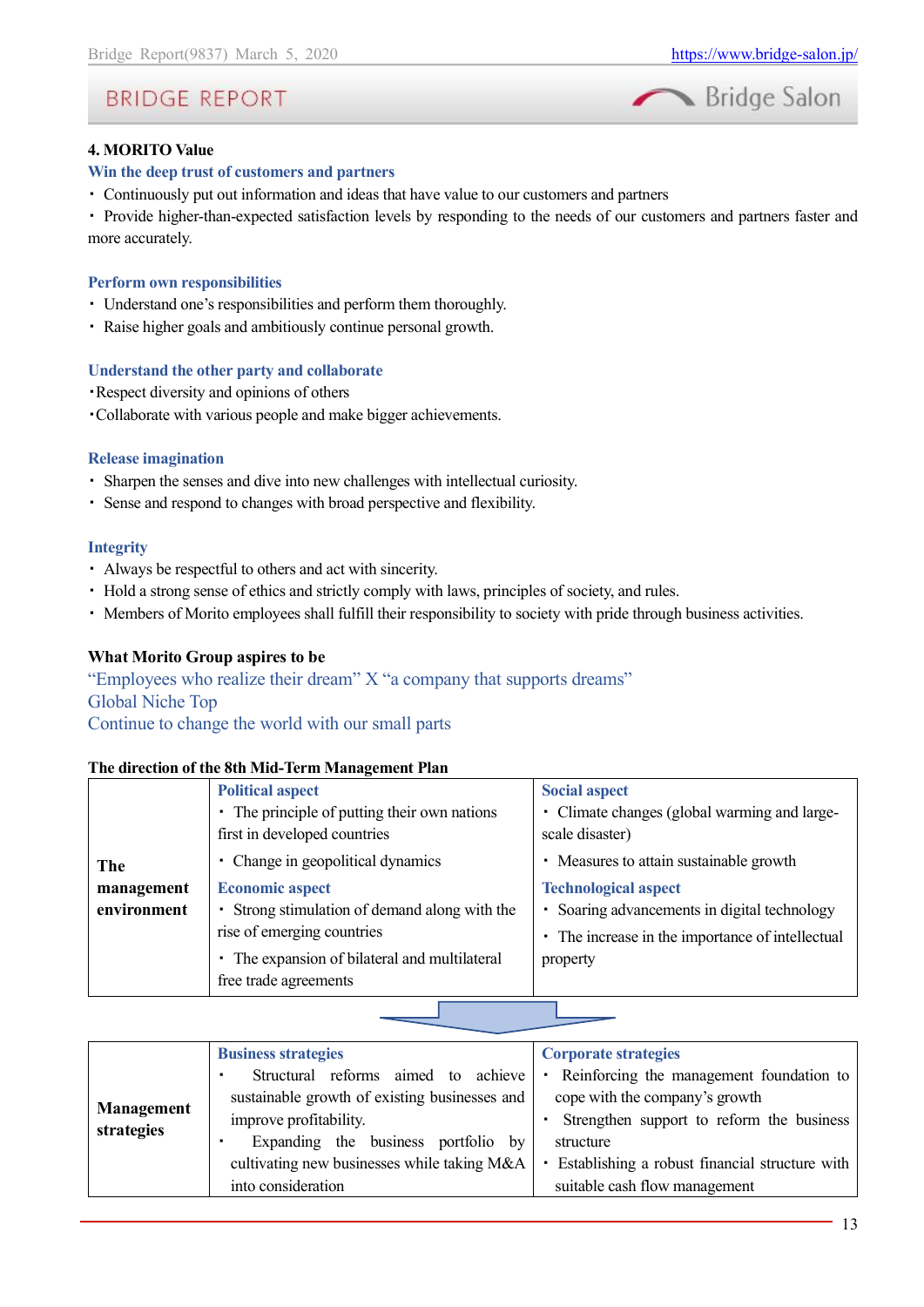| Bridge Salon |  |
|--------------|--|
|              |  |

| • Creating a stable and sustainable cash flow | Improving corporate value through personnel |
|-----------------------------------------------|---------------------------------------------|
| • Concentrating the resources investments in  | capacity building and utilizing IT          |
| growing areas                                 | Ensuring compliance and strengthening       |
|                                               | corporate governance                        |

#### **Business strategies**

Focus on safety, comfort and the healthcare industry

Localization of management, manufacturing, and procurement and establishing new bases

Developing new products and services by fusing AI, IoT, and secondary materials and accessories

> The craftsmanship that values a sustainable ecosystem

Catching up with the niche market demands Utilizing the various sales channels

#### **Apparel business**

・ Developing innovative secondary materials that change existing concepts.

- ・ Establishing a marketing network that aims to hold the largest global share of eyelets and hooks
- ・ Inaugurating the Morito Green Project

#### **Daily-life and industrial materials business**

・ Enriching healthcare-related product concepts and special supplies for disasters

- ・ Developing original accessories that utilize GPS and RFID
- ・ Developing automobile interior parts with C.A.S.E. in mind

#### **Manufacturing**

・ Develop into a global production base with the Japan R&D center as a starting point

#### **Corporate strategies**

#### **Human resource strategy**

・ Work towards acquiring human resources who can contribute to implementing the management strategies, train them, assign the right talent in the right place, effectively utilize human resources throughout the group, and increase the value of the human resources asset.

| <b>Personnel-related issues and measures</b>                                                                                                                                                                               | <b>Goals for the end of FY 2024</b>                                                                                                                                                                                                                                                                                                     |
|----------------------------------------------------------------------------------------------------------------------------------------------------------------------------------------------------------------------------|-----------------------------------------------------------------------------------------------------------------------------------------------------------------------------------------------------------------------------------------------------------------------------------------------------------------------------------------|
| Acquiring, maintaining, and training human<br>resources who can realize MORITO value<br>• Creating a working environment where various<br>employees can stay healthy, safe, and each can<br>perform their jobs vigorously. | Assigning the right talent in the right place and career<br>reconstruction<br>- Human resources communication inside the Group<br>- Expanding the human resources pool<br>• Constructing and implementing the most suitable and<br>diverse human resources system for each company in<br>the Group<br>$\Rightarrow$ Increase engagement |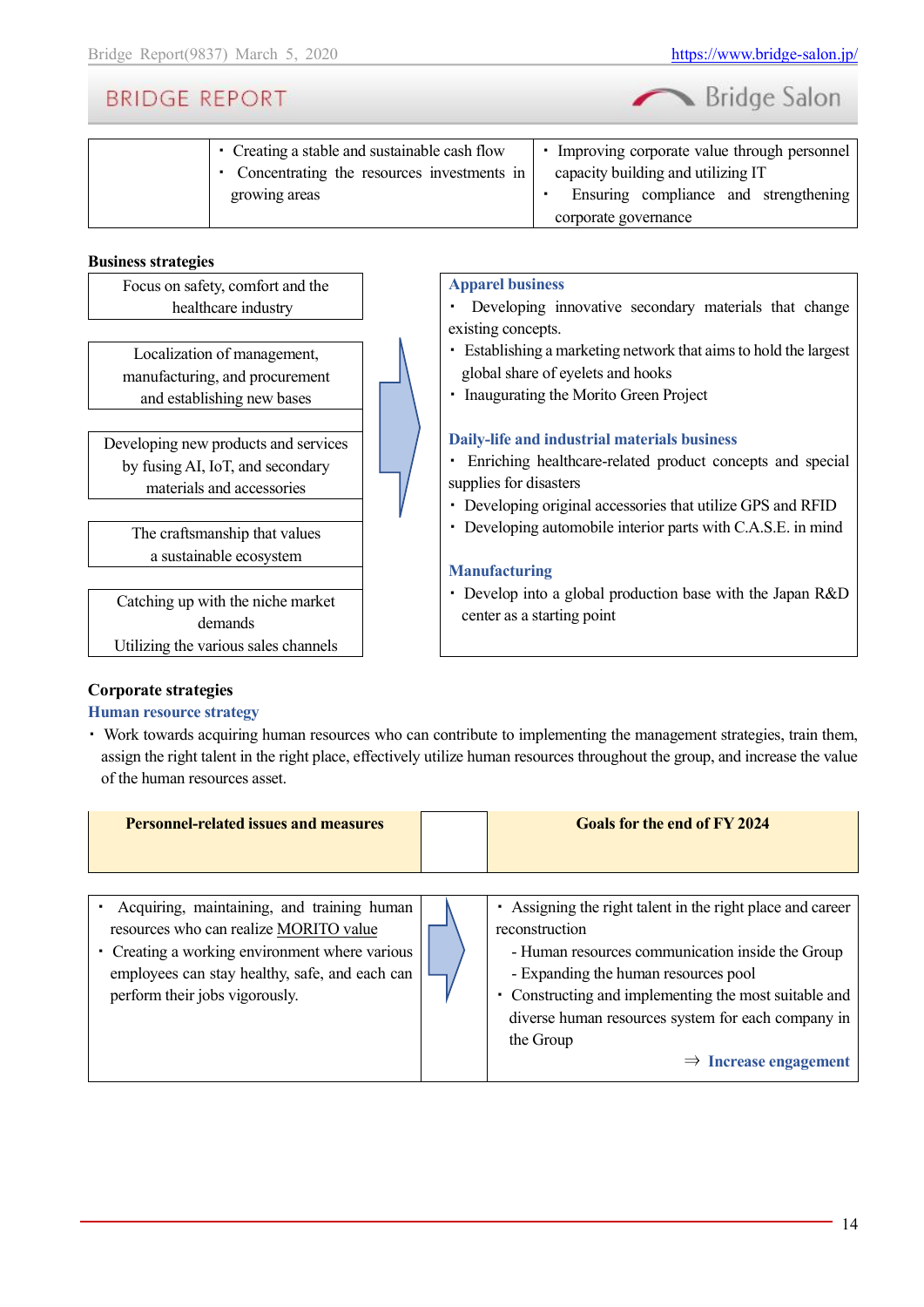

### **Financial strategies**

・ With the utilization of the financial bases the company has been promoting and further expanding them, the company aims to increase funding efficiency in the Group, strengthen risk management, and improve the financial structure.

| <b>Issues and measures for the financial field</b>                                                                                                                  | <b>Goals for the end of FY 2024</b>                                                                                                                                                                                                                                                        |
|---------------------------------------------------------------------------------------------------------------------------------------------------------------------|--------------------------------------------------------------------------------------------------------------------------------------------------------------------------------------------------------------------------------------------------------------------------------------------|
| Improve the Group's funding management by<br>making effective investments and procurement<br>Improve capital efficiency by reinvesting in<br>further growing fields | • Increase the operating CF along with improving the<br>profit ratio<br>- Improving the profit ratio and reducing the working<br>capital<br>• Downsizing the balance sheet<br>- Asset liquidation, sale of cross-shareholdings, etc.<br>$\Rightarrow$ Improve profitability and efficiency |

#### **IT strategies**

・ Aim to promote utilization of management information, achieve speedy management, and increase business efficiency by applying the current IT infrastructure for the 3 fields (management, business, infrastructure) and invest in and utilize the optimum IT technology.

| <b>Issues and measures for the IT field</b>                                                                                                                                                               | <b>Goals for the end of FY 2024</b>                                                                                                                                                                                                                                                                                                                                                                               |
|-----------------------------------------------------------------------------------------------------------------------------------------------------------------------------------------------------------|-------------------------------------------------------------------------------------------------------------------------------------------------------------------------------------------------------------------------------------------------------------------------------------------------------------------------------------------------------------------------------------------------------------------|
|                                                                                                                                                                                                           |                                                                                                                                                                                                                                                                                                                                                                                                                   |
| Effective utilization of IT<br>(Effective adoption of technology)<br>- Improving IT functions for management<br>information<br>- Improving business IT functions<br>- Improving the basement IT functions | Establishing a system for effectively providing and<br>managing the Groups' management information to<br>achieve speedy management.<br>· Digitizing manufacturing, marketing, distribution,<br>and administration activities and strengthen the<br>support to marketing activities<br>• Applying an IT infrastructure including the network<br>$\Rightarrow$ Improving efficiency will improve<br>competitiveness |

#### **Measures to attain sustainable growth**

- ・ The sustainable development goals (SDGs) were adopted in the United Nations Summit in September 2015 and consist of 17 international goals that aim to realize a sustainable, diverse, and an inclusive society
- ・ Our company as well aims to realize a society where people around the world would live happily and in prosperity, and we will work to contribute to achieving the SDGs.

#### **Numerical targets**

FY 11/2024 (expected foreign exchange rate: 110 Yen/US Dollar)

- ・ 50 billion yen in sales
- ・ Operating income of 2.5 billion yen (operating income rate: 5%)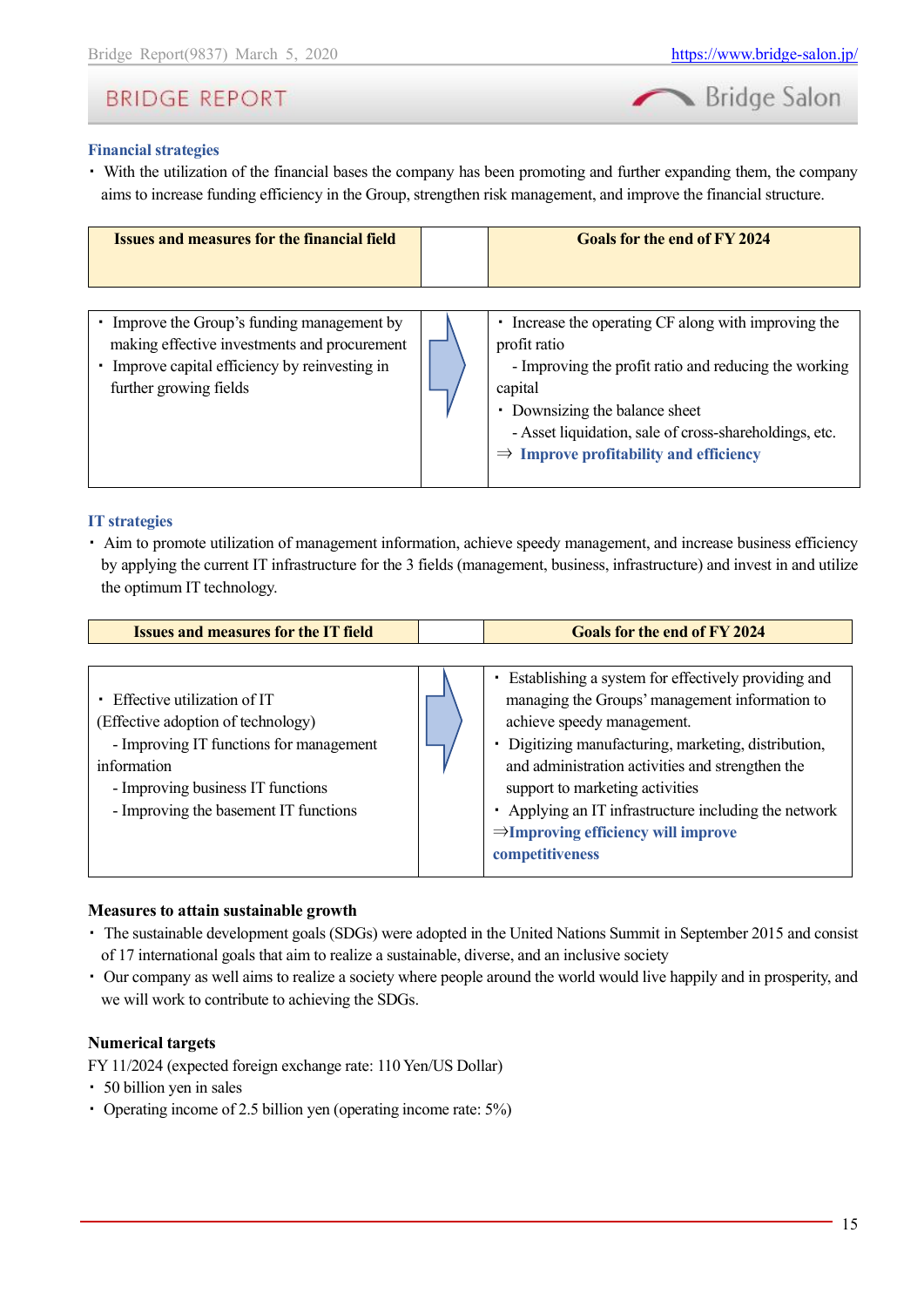



#### **Investment**

- ・ Pursue synergy between existing businesses
- ・ Proactively invest in new businesses
- ・ Continue M&A

#### **Returns to stockholders**

- ・ Dividend payout ratio is 50% or higher
- DOE is 1.5%

### <span id="page-15-0"></span>**5. Conclusions**

The performance of protecting-against-cold products decelerated during the 4th quarter (September to November), which is considered as its busiest season, however, the company managed to increase sales and operating income, raising the dividends. A new mid-term management plan will be kick-started; President Ichitsubo asserts that this mid-term management plan focuses on profit. In fact, gross profit rate is improving, and cutting the distribution center's expenses, etc. can be expected to make progress. We have expectations from switching to a holding company structure, strengthening the functions of management strategies, and maximizing the Group synergy, which accelerated the management decisionmaking. The price book-value ratio (PBR) is as low as 0.7, which appears to be comparatively low for Morito, which has a defensive stock.

### <span id="page-15-1"></span>**<Reference: Regarding Corporate Governance>**

#### ◎ **Organization type, and the composition of directors and auditors**

|                  | <b>Organization type</b> Company with audit and supervisory committee |
|------------------|-----------------------------------------------------------------------|
| <b>Directors</b> | 5 directors, including 2 external ones                                |
| <b>Auditors</b>  | 3 auditors, including 2 external ones                                 |

◎ **Corporate Governance Report Updated on March 2, 2020**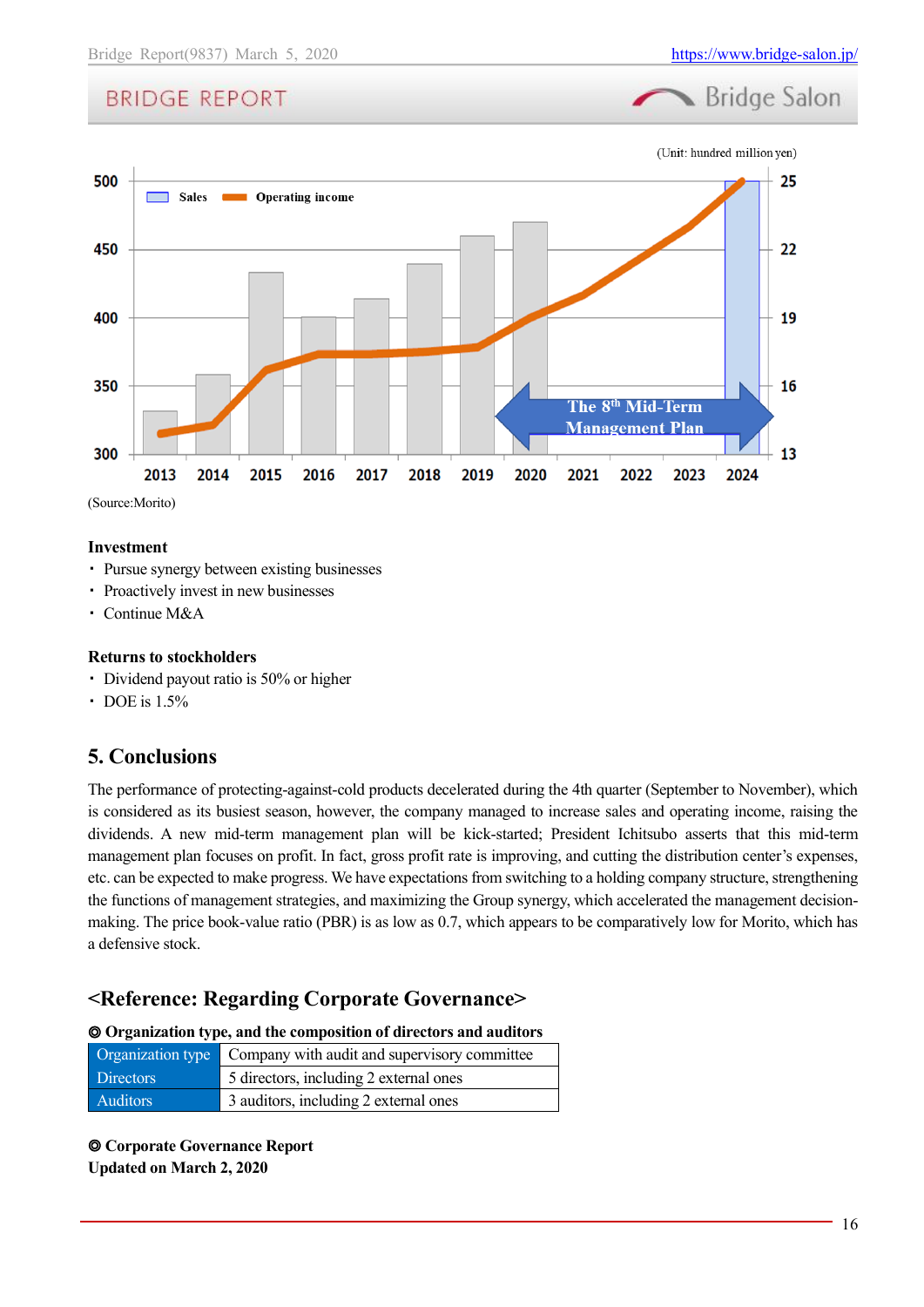

<Reasons for Non-compliance with the Principles of the Corporate Governance Code (Excerpts)>

| Principles                                         | Reasons for not implementing the principles                           |
|----------------------------------------------------|-----------------------------------------------------------------------|
| Supplementary principles 1-2-(4) Exercise of       | Our company has adopted a system for exercising voting rights         |
| rights at a general meeting of shareholders]       | through the Internet. We will translate convocation notices into      |
|                                                    | English when we have judged that doing so is necessary after          |
|                                                    | taking the proportion of overseas investors into account              |
| [Supplementary Principle 4-3-(1), Principle 4-10,  | Our company has currently appointed 2 independent outside             |
| Supplementary Principle 4-10-(1) Making Use of     | directors. At this moment, the independent external directors fully   |
| Independent Outside Directors]                     | express their opinions at board meetings, and discussion over         |
|                                                    | candidates for directors is thoroughly held among board               |
|                                                    | members. Our company, however, has not set up any advisory            |
|                                                    | committee. Through extensive discussion with independent              |
|                                                    | outside directors, we will consider how independent external          |
|                                                    | directors should be involved and how the Board of Directors           |
|                                                    | should serve, including establishment of an advisory committee.       |
| Supplementary principle 4-3-(2), supplementary     | We do not form an advisory committee to nominate directors. In        |
| principle $4-3-(3)$ Procedures for the appointment | fact, selecting a CEO is the most important strategic decision to     |
| or dismissal of a CEO]                             | make for the company, thus we are considering taking the              |
|                                                    | opinions of outside directors, etc. into consideration for the        |
|                                                    | procedures of selecting a CEO in an objective, timely, and            |
|                                                    | transparent manner.                                                   |
|                                                    | Moreover, similarly, when dismissing a CEO, we will consider          |
|                                                    | taking the opinions of outside directors, etc. into consideration for |
|                                                    | the procedures of dismissing the CEO in an objective, timely, and     |
|                                                    | transparent manner according to the appropriate evaluation            |
|                                                    | criteria.                                                             |

<Disclosure Based on the Principles of the Corporate Governance Code (Excerpts)>

|         | Principles                                 | Disclosure contents                                                                                                                                                                                                                                                                                                                                                                                                                                                                                                                                                                                                                                                                                                                                                                                      |
|---------|--------------------------------------------|----------------------------------------------------------------------------------------------------------------------------------------------------------------------------------------------------------------------------------------------------------------------------------------------------------------------------------------------------------------------------------------------------------------------------------------------------------------------------------------------------------------------------------------------------------------------------------------------------------------------------------------------------------------------------------------------------------------------------------------------------------------------------------------------------------|
| shares) | Principle 1-4 So-called strategically held | Our company will acquire and hold shares of listed companies<br>only when we have judged that doing so is strategically necessary<br>after taking into account the importance as a business strategy and<br>the partnership with each partner company in terms of sale,<br>manufacturing, and fundraising, in addition to potential<br>acquisition of dividends and capital gains.<br>Furthermore, we will strive to cut down on the number of<br>strategically held shares when the significance of holding them is<br>deemed to be no longer profound.<br>In light of the aforementioned, we regularly verify at board<br>meetings whether or not we should continue holding shares of a<br>listed company by taking our revenue targets, actual return, and<br>transaction status into consideration. |
|         |                                            | Regarding the listed companies whose shares our company holds<br>in large numbers out of the listed companies whose shares we<br>have decided to hold continuously based on the verification, we<br>will disclose the number of shares held and the purpose of<br>continuing to hold them through securities reports.                                                                                                                                                                                                                                                                                                                                                                                                                                                                                    |